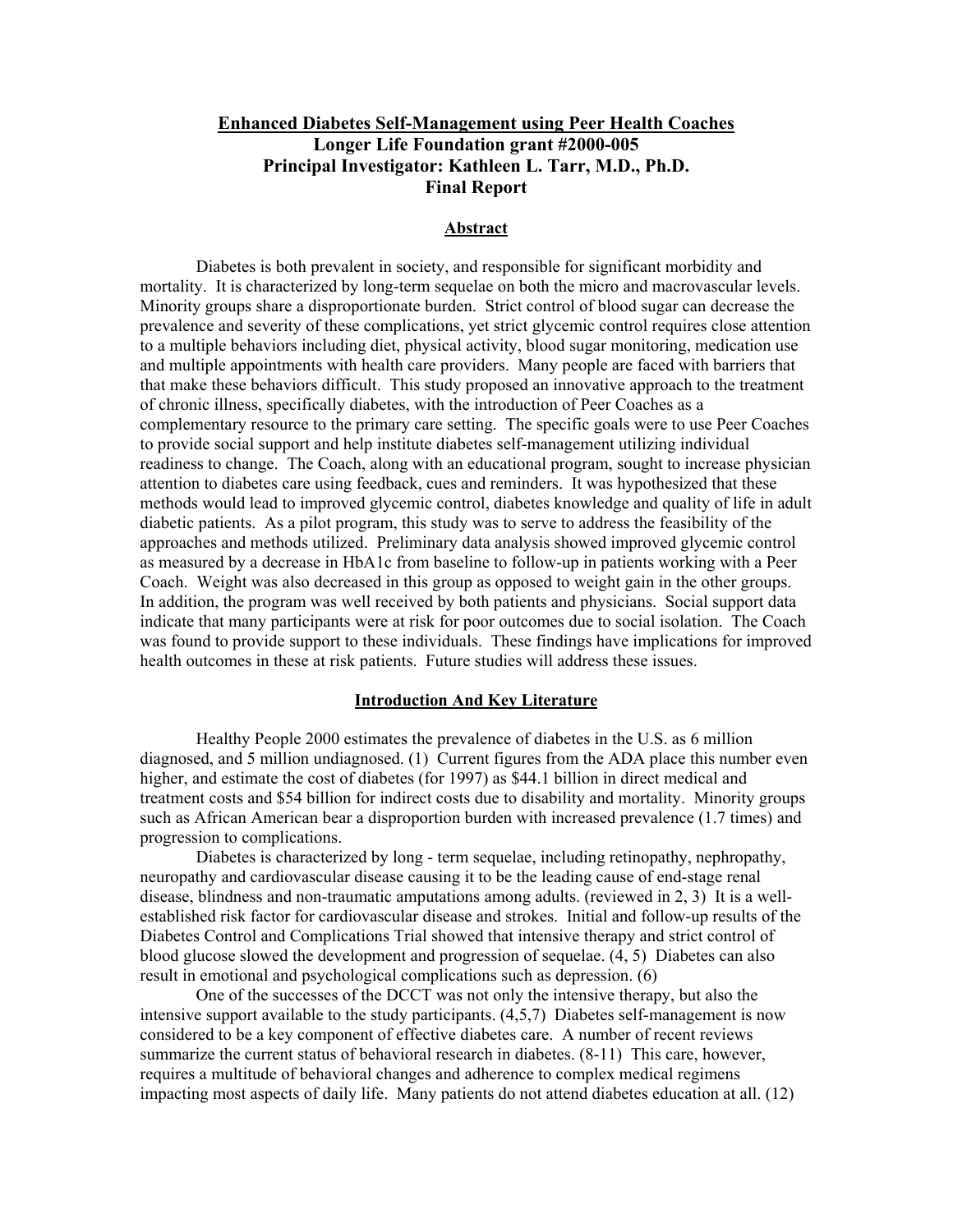Although much is known, these reviews highlight the need for continued research and innovative strategies to enhance and self-management.

Social support and social networks have increasingly been shown to have impacts on health.(reviewed in 13) Proactive methods seek out individuals and minimize barriers to participation, rather than dictate stringent courses of education. Peer, or Lay Health, Coaches have been used to provide social support, basic education and assistance in diverse areas including hypertension (14), mammography use (15), tuberculosis control (16.) and asthma.(17) A previous study using home health aides showed a decrease in fasting blood glucose. (18)

Physician recommendation, and the doctor-patient relationship are powerful motivators to behavioral change in patients, particularly in adherence.(19-21) However, physicians cite lack of time, expertise, and counseling skills as barriers to behavioral modification.(22) Cues to physician behavior, such as chart reminders for smoking cessation have been shown to increase physician attention to particular areas of counseling or advice.(23) Multi-component approaches combining education and reminders are even more effective.(24)

This study proposed an innovative approach to the treatment of chronic illness, specifically diabetes, with the introduction of Peer Coaches as a complementary resource to the primary care setting. The specific goals were to use Peer Coaches to provide social support and help institute diabetes self-management utilizing individual readiness to change. The Coach, along with an educational program, sought to increase physician attention to diabetes care using feedback, cues and reminders. It was hypothesized that these methods would lead to improved glycemic control, diabetes knowledge and quality of life in adult diabetic patients. As a pilot program, this study was to serve to address the feasibility of the approaches and methods utilized.

#### **Research Design And Methods**

This study was designed as a randomized control trial of use of a Lay Health Counselor, with and without physician education, in diabetes management. As a pilot project, enrollment was targeted at 90, 30 in each of three groups. Patients were recruited from the Joseph P. Levitt Medicine Clinic, a federally qualified Internal Medicine Clinic serving predominantly minority, Medicare/Medicaid patients. The Clinic is organized into 4 Firms (A, B, C, D) with discrete physicians, nursing staff, inpatient units and patients, making this an ideal setting for randomization and initiation of interventions. Patients were identified by the nursing staff at the time of a routine clinic visit, the diagnosis of diabetes confirmed from the chart using ADA criteria, and the patient approached for participation in the study. Patients in Firm B were assigned to the Usual Care group (UCC) where they continued to receive care from their health care team. Physicians on Firm C received diabetes - related education in the form of a Firm conference on diabetes care and provision of key literature. They also received visual cues as reminders for diabetes care. Patients in Firm C were randomized to Usual Care with these "educated" physicians (PEP) or to additionally work with a Lay Health Counselor (CCH.).

After recruitment, the participants in the CCH were contacted by the Peer Coach. The participant and Coach will met via face-to-face and telephone meetings (approximately twice per month at the discretion of the Coach and preference of the participant) over the next year to discuss behavioral aspects of diabetes care. Specific behaviors addressed were: (i) following diet recommendations, (ii) taking medications as prescribed, (iii) monitoring blood glucose levels, (iv) initiating or continuing a physical activity program, (v) foot care and (vi) keeping appointments with their primary physician and any referral services (e.g.: dietitian, ophthalmology, foot care.) The transtheoretical model provided a method for determining an individual's readiness to institute a specific health behavior.(25-27)

In addition to the informal staging by the Coach at each interaction, a formal survey of participants was done via telephone at baseline and 12 month of follow-up. Questions included a formal assessment of the individual's stage of readiness for the five behaviors targeted by the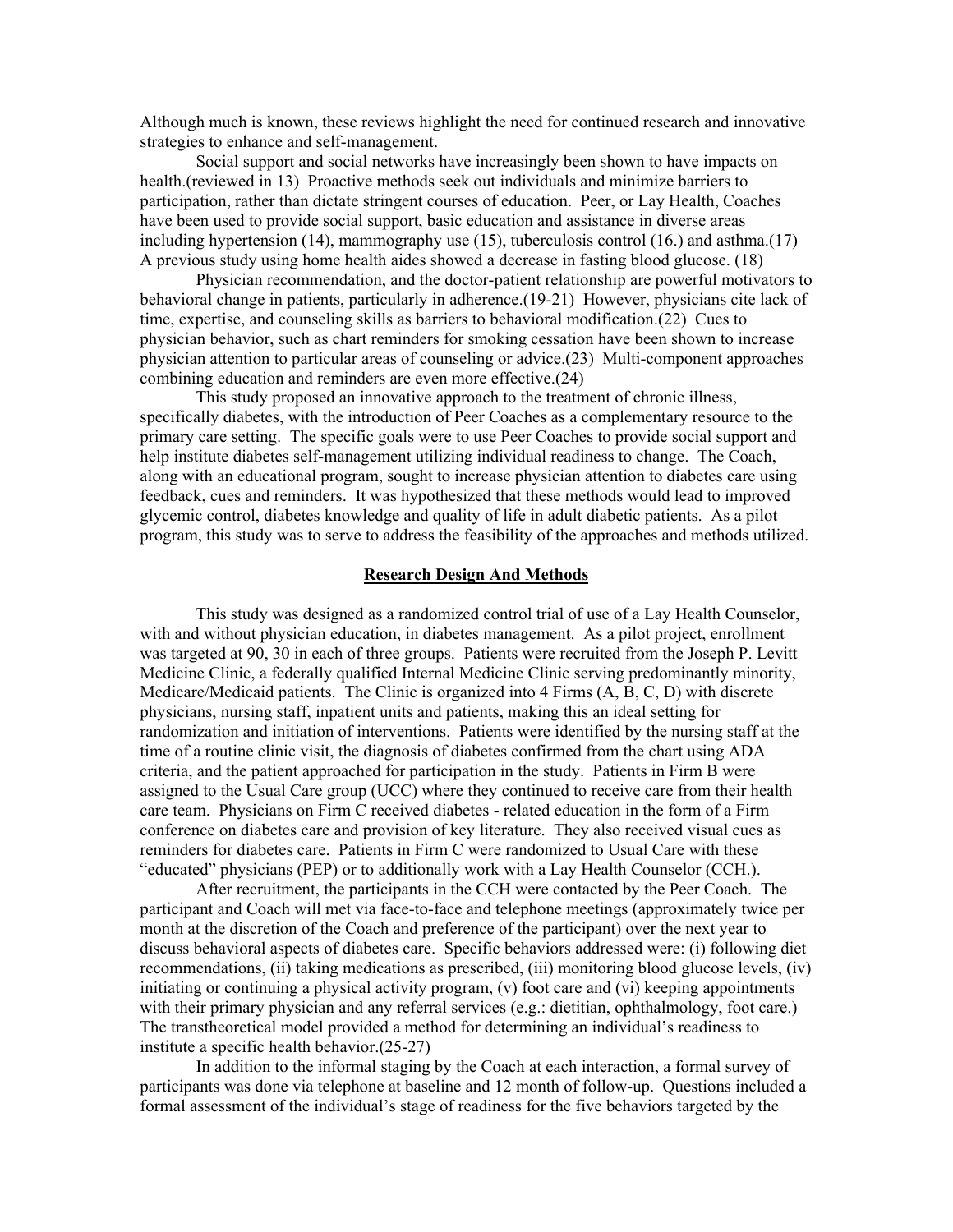coach, modified from the Summary of Diabetes Self-Care Activities Questionnaire (28, 29.) Modification included staging criteria following assessment of each behavior, as well determination of any barriers to the behavior. A second section assessed knowledge and use of other aspects of diabetes care including aspirin use, smoking cessation, immunizations and screening for complications. A diabetes quality of life scale, developed for the DCCT measured this important aspect of care.(30) Additional questions addressed the person's health beliefs regarding their diabetes,(31) as well as basic demographic information. Because of the increased prevalence of depression in diabetic patients, a brief depression scale (the CES-D short form) was included.(32)

The primary outcome for this study was glycemic control. This was assessed via levels of HbA1C before and after the study, obtained by chart audit after the conclusion of the study. A number of secondary outcomes will be evaluated. First, was feasibility of these methods by dropout rate, interaction with the Coach and satisfaction with the program by questionnaire. Diabetes self-management was evaluated by self-reported compliance with their diabetes care regimen on the survey, and staging for the behaviors by the Coaches. Comparison to chart documentation helped assess the patient's recall of previous testing and treatment. Outcomes on the physician education component included use of the flow sheet by the physician, and compliance with diabetes care guidelines as assessed by chart audit. Coaches documented interactions with physicians to assess their utilization as a resource. Although other biological outcomes such as weight loss and hypertension are not primarily addressed in this study, some of the behavioral changes (particularly in the areas of diet, physical activity and medication compliance) may impact these as well. Therefore, BMI, blood pressure and lipid levels were assessed over the course of the study by final chart audit.

### **Results**

 Enrollment was targeted as 30 per group for a total of 90 participants. Due to difficulties in recruitment, the enrollment was 14 in UCC, 22 in PE and 29 in PEC and 29 in CCH. Outcome data was determined by chart audit for additional control subjects to bring the final total of subjects to 28 in UCC, 37 in PEC and 29 in CCH (Table 1). There were no statistically significant differences amongst the groups with respect to age, marital status, education, race or gender. Although not significant, the participants in the CCH group tended to have had diabetes for a longer time period and have slightly higher baseline HbA1c (Table 1).

 Preliminary data analysis has revealed interesting findings. The primary outcome variable was HbA1c as a marker for glycemic control. When data was analyzed for all subjects (enrolled plus chart audit) the results are shown in Figure 1a. Figure 1b shows the same analysis for only those subjects that answered questionnaires. In this, there was a slight intermediate decrease in HbA1c for those subjects in the PEC that was not seen when those subjects analyzed only by chart audit are included. This is possibly due to an interactive effect between the physician reminders and the patient being also reminded of their diabetes care by the questionnaire items. Because HbA1c has limits on its possible values, especially at the lower end (corresponding to improved glycemic control) the data was next analyzed to account for baseline HbA1c level. When this was done, the change in HbA1c for the CCH group was significant with a p<0.001.

 A number of secondary outcome measures were also collected and analyzed. These include blood pressure, cholesterol levels and measures of renal function. There were no differences at baseline or follow-up for any of these measures. When weight was analyzed, there were no differences amongst groups at baseline. At follow-up, there had been an increase in mean weight in the UCC group (+4.0 lbs.), stabilization of mean body weight in the PEP group (+1.7 lbs.) and weight loss in the CCH group (-3.4 lbs.) Although not statistically significant, these data represent an interesting trend. Only a few patients had BMI available due to paucity of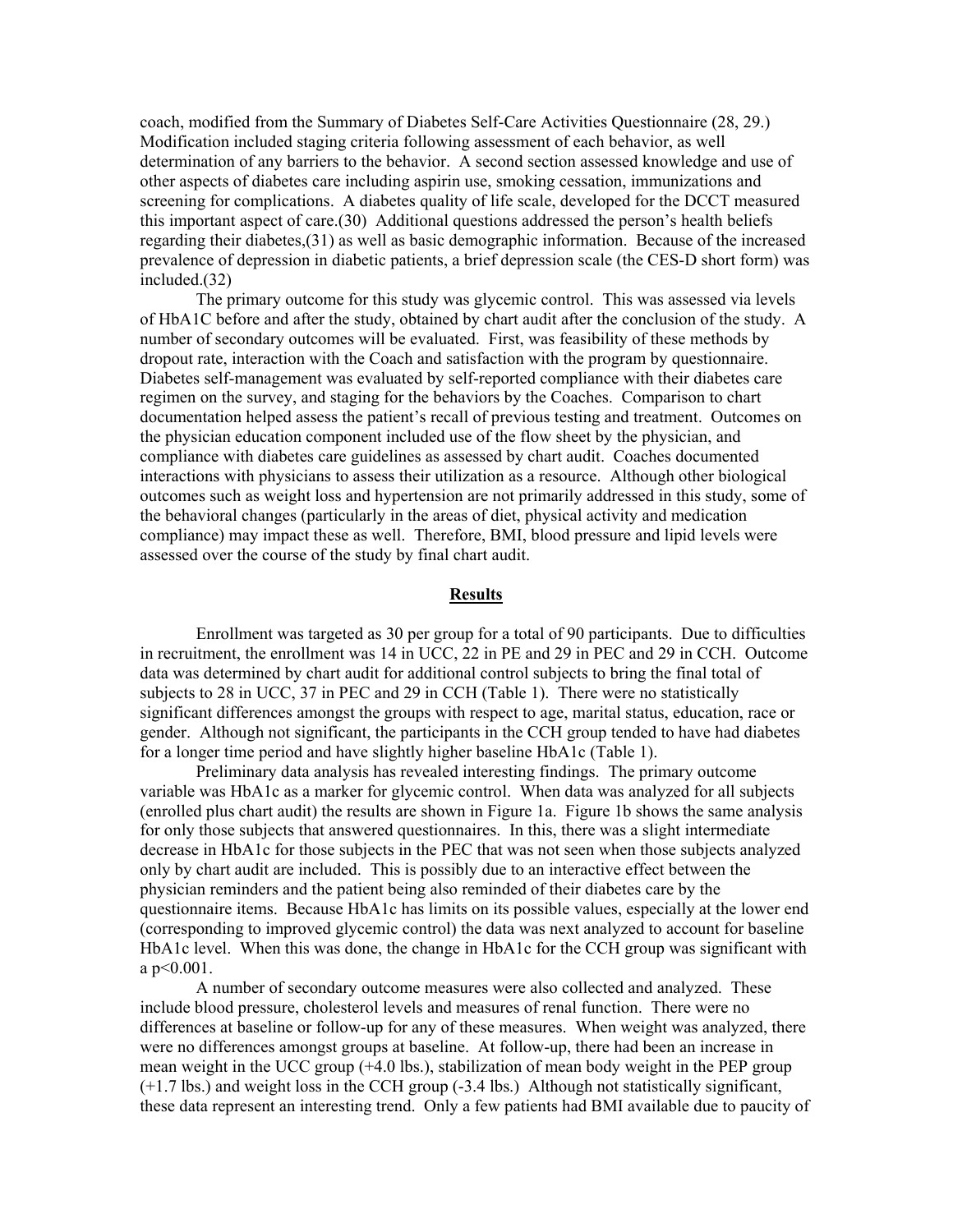heights in the charts. A preliminary analysis of BMI showed an increase of 2.0 in the UCC, an increase of 2.2 in the PEP and a decrease of 0.28 in the CCH. Although not significant ( $p = 0.06$ ) these data are interesting especially in light of the small number available for analysis ( $n = 9, 6$ , and 7 in the three groups, respectively.)

|                            |                  | <b>UCC</b>       | <b>PEC</b>       | <b>CCH</b>       |
|----------------------------|------------------|------------------|------------------|------------------|
| Age (yrs) at baseline      | Mean             | 56.6             | 64.1             | 61.6             |
|                            | Range            | 23-80            | 38-82            | 30-88            |
| Gender (# male)            |                  | 8/28             | 7/37             | 4/29             |
| Race (# Self-described)    | African-American |                  | 15               | 24               |
|                            | Caucasian        |                  | 2                | $\theta$         |
|                            | Other            | $\overline{4}$   | $\boldsymbol{0}$ | $\overline{2}$   |
|                            | Unknown          | $\overline{2}$   | 5                | $\overline{3}$   |
| Education $(\#)$           | Less than HS     | 8                | 9                | 15               |
|                            | HS grad          | 4                | $\overline{7}$   | 8                |
|                            | College Grad     | $\overline{2}$   | 0                | $\boldsymbol{0}$ |
|                            | Unknown          | $\boldsymbol{0}$ | 6                | 6                |
| Marital Status (#)         | Single           | $\overline{2}$   | 4                | 5                |
|                            | Married          | 3                | 5                | 3                |
|                            | Widowed          | 5                | 4                |                  |
|                            | Sep/Divorced     | $\overline{4}$   | 3                |                  |
|                            | Other            | $\boldsymbol{0}$ | $\overline{0}$   |                  |
|                            | Unknown          | $\overline{0}$   | 6                | 6                |
| HbA1c (mean)               |                  | 7.92             | 7.92             | 8.56             |
| Years with diabetes (mean) |                  | 13.6             | 14.6             | 19.4             |

Table 1: Baseline characteristics of participants.

Self-described race, education level, marital status and years with diabetes were determined from the baseline questionnaire and were only available for these participants. Age, gender, and HbA1c were known for all subjects.

 A depression scale, the CES-D short form, was included in the questionnaires due to previous reports of increased rates of depression (up to 1/3) in patients with diabetes. Surprisingly, an even higher number of the participants in this study were found to score as depressed on the questionnaire. At baseline, 36/51 (71%) scored as depressed with a mean score of 12.2. At follow-up, 31/54 (57%) scored depressed with a mean score of 9.74. Interestingly, mean scores on the CES-D decreased for all groups. However, the diagnosis of depression was considered serious enough to trigger a notice to the patient's physician independent of group.

 Social support has been shown to be important for outcomes in a variety of illnesses, with social isolation often associated with particularly adverse outcomes. Preliminary questions were asked to determine numbers of friends and relatives available as confidants, for favors and for diabetes care. At baseline, these numbers are shown in Table 2. There were no differences amongst the groups. When the participants in the CCH group were asked about support from the Peer Coach, 22/25 rated the Coach as an excellent or very good source as a confidant, 17/25 as excellent or very good for a favor, and 18/25 as excellent or very good for helping with diabetes. When measures of satisfaction were analyzed, all participants rated their willingness to recommend the program to others and to continue the program themselves as good, very good or excellent.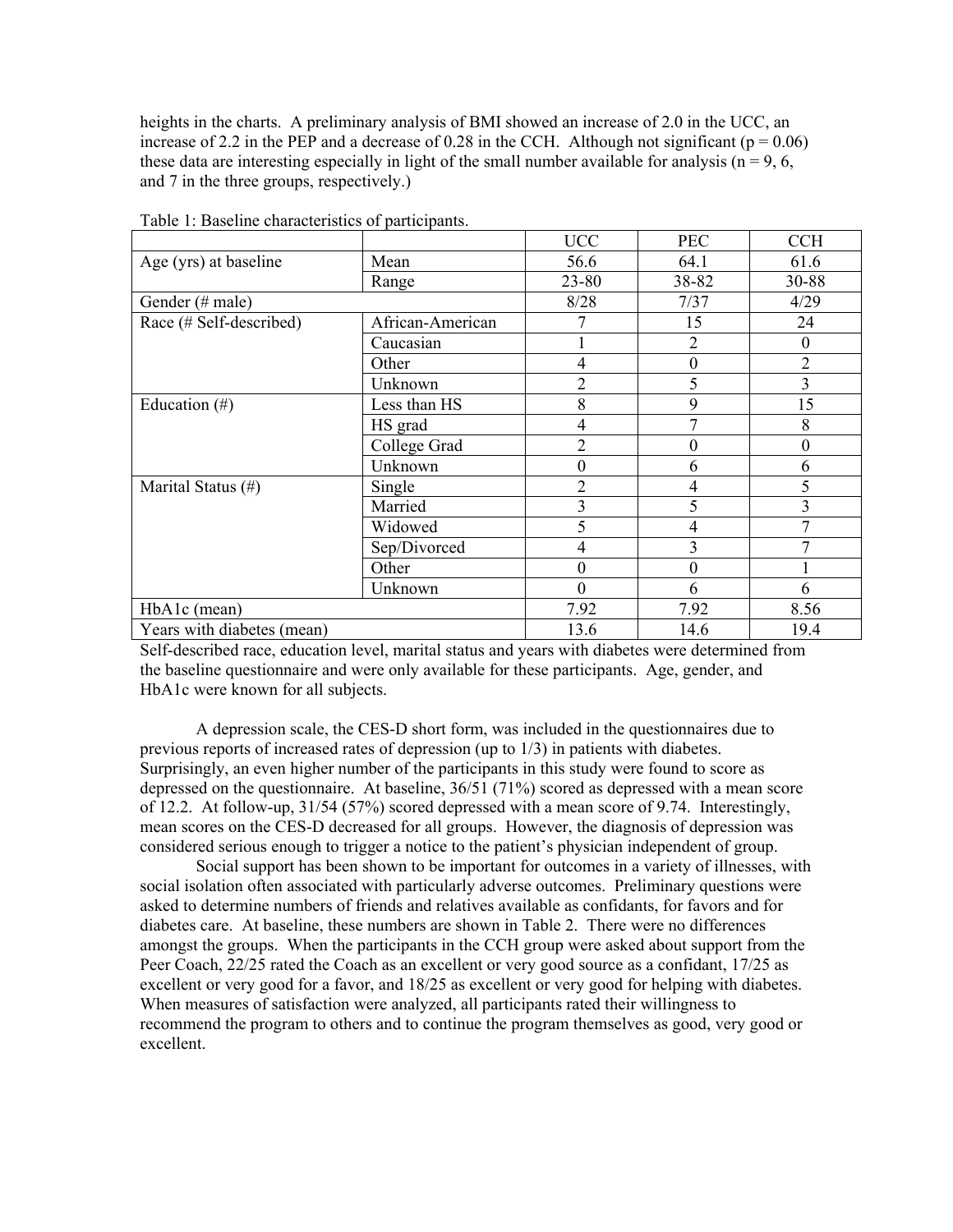|                           |                     | Friends  | Relatives |
|---------------------------|---------------------|----------|-----------|
| Confidants                | Median #            |          |           |
|                           | Range               | $0 - 20$ | $0 - 15$  |
|                           | # answering " $0$ " |          |           |
| Do Favor                  | Median #            |          |           |
|                           | Range               | $0 - 20$ | $0 - 15$  |
|                           | # answering " $0$ " |          |           |
| <b>Help</b> with Diabetes | Median #            |          |           |
|                           | Range               | $0 - 20$ | $0 - 8$   |
|                           | # answering " $0$ " | 20       |           |

Table 2: Social support amongst participants.

### **Discussion**

 This was a pilot study to test the effects and feasibility of using Lay Health Counselors to assist patients with diabetes self-management. Several points became readily apparent during the course of this study. First, the intervention was well received by participants as seen by a low dropout rate among participants and questionnaire data indicating satisfaction. Anecdotal evidence indicated that the program was well received by the physicians as well.

 Data analysis revealing good effects on biological outcome data with a decrease in HbA1c in the group that worked with the Coach. This was surprising for a pilot study with small numbers but demonstrates the potential for using this technique for diabetes management. Improved glycemic control has been shown to decrease a multitude on complications from diabetes, so the effect seen in this study has potential benefits for decreasing complications. Likewise, the effects on weight may have implications for a wide variety of medical conditions including diabetes, hypertension, hyperlipidemia and ultimately complications of these such as cardiovascular and cerebrovascular disease. These data are especially exciting as the patients in this study are particularly at risk of adverse outcomes due to their demographics (minority, poorly educated, low socioeconomic status) and social isolation.

 One aspect of the study presented difficulties. The physician education arm was difficult to maintain due to reorganization of the Firm system midway through the study. This was unexpected, and resulted in patients in the PEP and CCH groups being seen by physicians who had not been present for the educational component. This would have had the effect of decreasing the effect of that component, so the effects seen in the CCH group are more striking. This is a potential problem for any intervention of this type as many clinics undergo reorganization or at least personnel changes. An ongoing form of education would help overcome this problem. In addition, there were difficulties in the feedback mechanism between Coach and physician due to perceived educational differences. An intermediary may help diminish this perception.

Further studies are planned to evaluate the effect of using Health Counselors, particularly targeting diabetes. Since chronic illnesses often co-exist, these studies are planned for a longer duration, and targeting behaviors with implications for multiple chronic illnesses. In addition, studies are planned to evaluate the long-term benefit of working with a Health Counselor. Cost analysis is also planned. Data analysis is still ongoing for the questionnaire data, especially the quality of life, barriers, diabetes knowledge and health beliefs. It is expected that this data will also lead to components of continuing studies.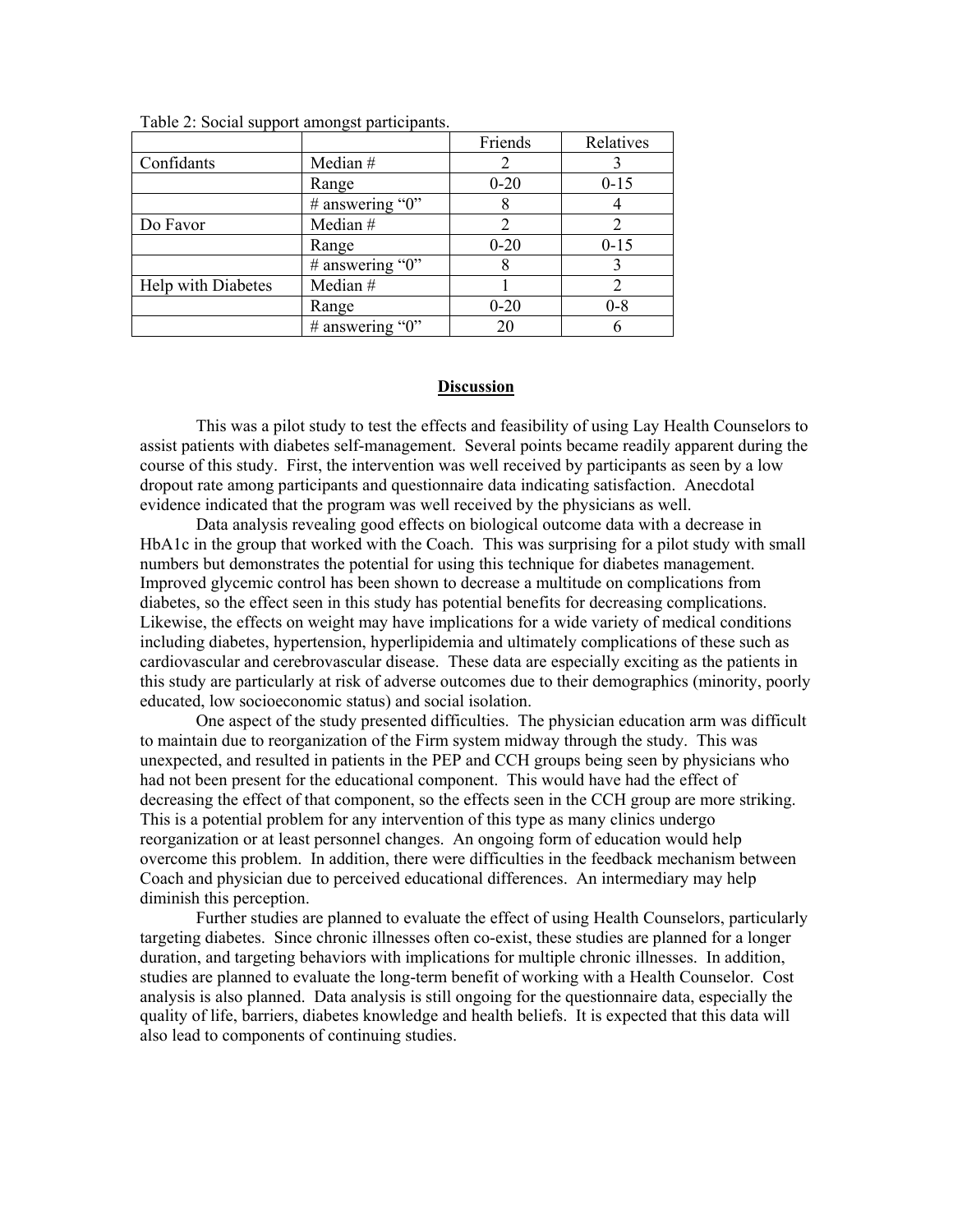Figure 1: Change in HbA1c from baseline to Follow-up for all subjects (1a) and enrolled subjects (1b.)



Figure 1a: Change in HbA1c for all subjects (Enrolled + Chart audits)



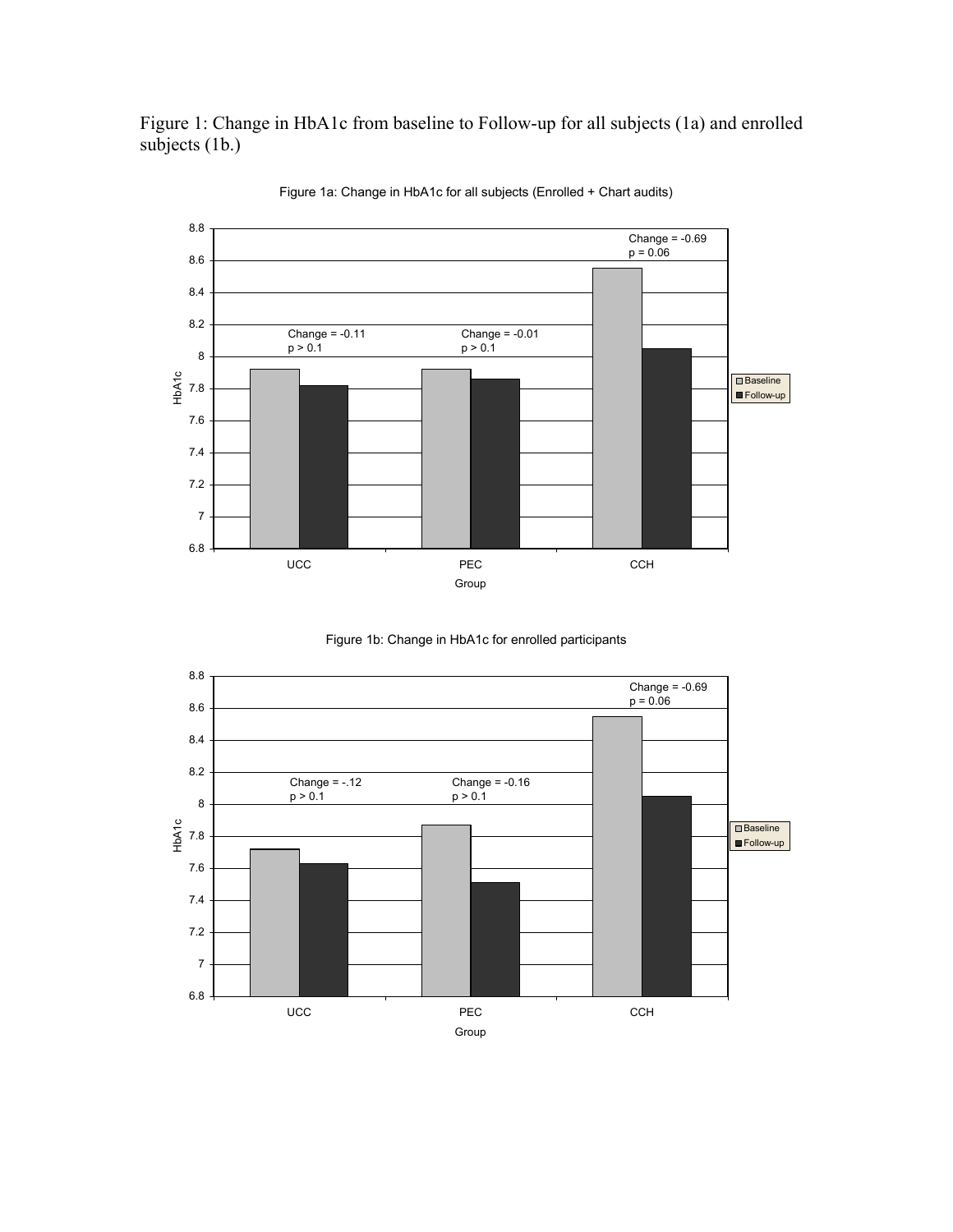## **References**

1. Healthy People 2000 – the Surgeon General's report on health promotion and disease prevention. Washington DC: Government Printing Office, 1979 (DHEW publ. No. 79-55071.

2. Clark CM, Lee DA. Prevention and treatment of the complications of diabetes mellitus. *The New England Journal of Medicine* 332(18): 1210-1217, 1995.

3. Nathan DM. Medical progress: Long-term complications of diabetes mellitus. *The New England Journal of Medicine* 328(23): 1676-1685, 1993.

4. The Diabetes Control and Complications Research Group: The effect of intensive treatment of diabetes on the development and progression of long-term complications in insulin-dependent diabetes mellitus. *The New England Journal of Medicine* 329(14): 977-986, 1993.

5. The Diabetes Control and Complications Trial/Epidemiology of Diabetes Interventions and Complications Research Group: Retinopathy and nephropathy in patients with type 1 diabetes four years after a trial of intensive therapy. *The New England Journal of Medicine* 342(6): 381-389, 2000

6. Lustman PJ, Griffith LS, Gavard JA, Clouse RE. Depression in adults with diabetes. *Diabetes Care* 15: 1631-1639, 1992.

7. Fisher EB, Heins JM, Hiss RG, Lorenz RA, Marrero DG, McNabb WL, Wylie-Rosett J, Garfield SAE. Metabolic control matters: Nationwide translation of the Diabetes Control and Complications Trial: Analysis and recommendations. Bethesda, MD, National Institutes of Health, National Institute of Diabetes and Digestive and Kidney Diseases, 1994 (NIH publ. No. 94-3773.)

8. Glasgow RE, Fisher EB, Anderson BJ, LaGreca A, Marrero D, Johnson SB, Rubin, RR, Cox DJ. Behavioral science in diabetes: Contributions and opportunities. *Diabetes Care* 22: 832-843, 1999.

9. Ruggiero L; Glasgow RE, Dryfoos JM, Rossi JS, Prochaska JO, Orleans CT, Prokhorov AV, Rossi SR, Greene GW, Reed GR, Kelly K, Chobanian L, Johnson S. Diabetes self-management: Self-reported recommendations and patterns in a large population. *Diabetes Care* 20(4): 568-576, 1997

10. Goodall TA, Halford WK: Self-management of diabetes mellitus: a critical review. *Health Psychology* 10:1-8, 1991

11. Clement S: Diabetes self-management education. *Diabetes Care* 18:1204-1214, 1995

12. Glasgow RE, Eakin EG, Toobert DJ. How generalizable are the results of diabetes self-management research? The impact of participation and attrition. *Diabetes Educator* 22(6):573-4, 581-2, 584-5, 1996.

13. Uchino B, Cacioppo J, Kiecolt-Glaser J. The relationship between social support and psychological processes. A review with emphasis on underlying mechanisms and implications for health. *Psychological Bulletin* 119: 488-531, 1996.

14. Levine D, Bone L: The impact of a planned health education approach on the control of hypertension in a high-risk population. *Journal of Human Hypertension* 4(4): 317-321, 1990

15. Janz NK, Schottenfeld D, Doerr KM, Selig S, Dunn R, Strawderman M, Levine PA: A two-step intervention of increase mammography among women aged 65 and older. *American Journal of Public Health* 87(10): 1683-6, 1997.

16. Moodie AS, Rogers G: Baltimore uses inner city aides in a tuberculosis control program. *Public Health Reports* 85(11): 955-963, 1970.